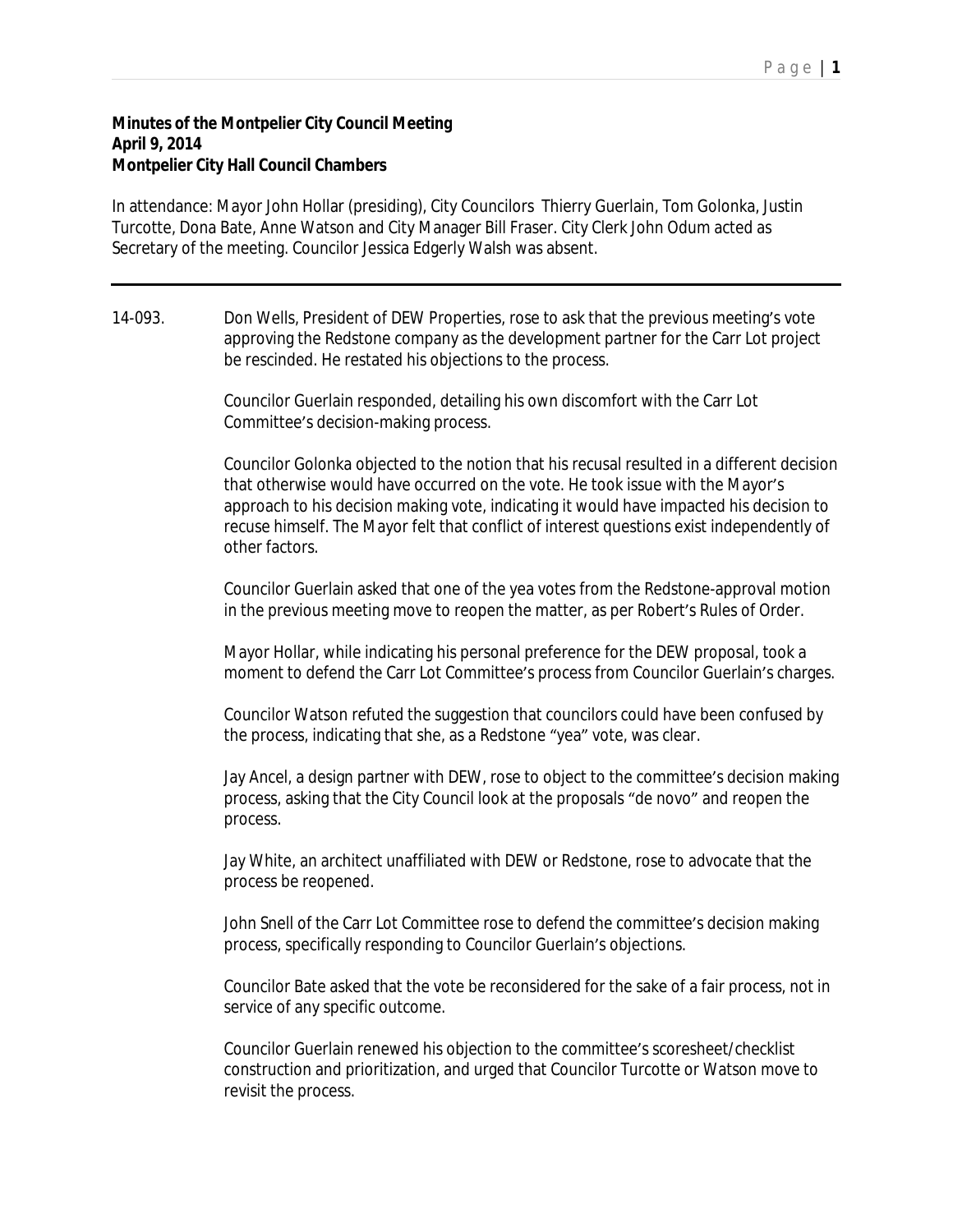At the Mayor's request, City Manager Fraser explained the genesis of the scoring sheet (that it was cut and pasted directly from different sections of the RFP). Mr. Fraser also noted that any reconsideration of the decision could initiate comparable complaints from the "other" side (Redstone), and that there could be problematic implications for future development projects.

Don Wells returned to the microphone, specifically calling on the City Manager to defend the scoresheet. The City Manager responded, noting again that the criteria for selection and the goals – both from the RFP – were used on the sheet in question. He indicated that all factors were considered during the committee's deliberation.

Pamela Miroux, DEW counsel, rose to object to the process, citing the words of Councilor Edgerly Walsh for particular criticism. She also took legal objection to the membership and the existence of the council. Finally, she expressed the opinion that any councilor can move to rescind the decision.

- 14-094. Councilor Bate moved approval of the consent agenda, and was seconded by Councilor Turcotte. The motion carried unanimously at 7:16 PM.
- 14-096. State Representative Warren Kitzmiller addressed the Council regarding his letter addressing concerns about potential building on Berlin Pond while two petitions about the status of the pond are being reviewed.
- 14-097. Representative Kitzmiller also addressed options to protect Berlin Pond as laid out by Luke Martland, Director and Chief Counsel of Vermont Legislative Council. He noted that Mr. Martland indicated that the options did not constitute a formal legal opinion. Rep. Kitzmiller also expressed his own opinion that the options as laid out were accurate.

Mayor Hollar and Rep. Kitzmiller noted the support in the legislature for a moratorium on construction until the final disposition of the Pond can be sorted out.

Councilor Guerlain suggested the city build a covered bridge over the access road currently owned by Berlin, basing the structure on land owned by Montpelier.

City Manager Fraser discussed the dynamics of the issue, including questions over a disputed right-of-way that could provide the town of Berlin with direct access to the Pond for a watercraft landing.

Councilor Bate move that the Council direct the City Manager to draft a letter on behalf of the Council to call for a moratorium until the petitions that are pending before the Agency are resolved. Councilor Guerlain seconded.

Bob Green of the Citizens to Protect Berlin Pond reported to the council on a recent conversation detailing the permitting process that would lie before Berlin should they proceed with construction of a launch. He also noted distinctions between the pending petitions.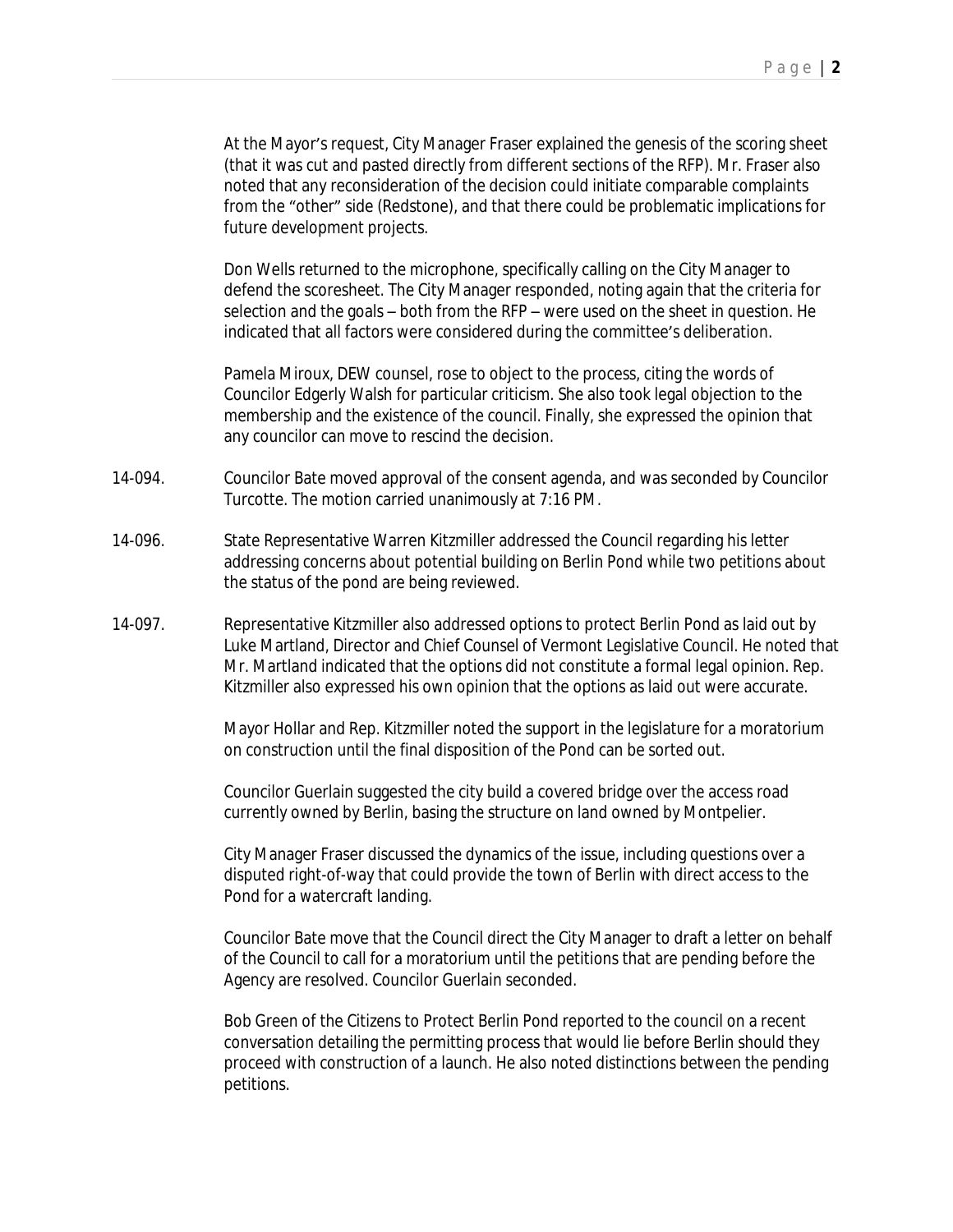Maxine Leary rose to indicate that she wanted clean drinking water.

The motion carried unanimously at 7:32. Councilor Bate had questions about the followup process moving forward.

Jay White rose to suggest that the council support the petitions to restrict access to protect Berlin Pond before ANR.

Councilor Bate moved council to support the petition submitted by Citizens to Protect Berlin Pond to limit all access to the Pond. Councilor Guerlain seconded. Councilors Turcotte and Golonka indicated they would prefer time to review the issue. Councilor Turcotte also noted that Councilor Edgerly Walsh might want to weigh in.

Councilor Guerlain withdrew his second to the motion.

The Mayor called for a minute recess at 7:38 PM. The Council returned at 7:47PM.

14-095. Public Works Director Todd Law (joined by Kurt Motyka and Zach Blodgett, also of the DPW) offered a power point presentation on the FY '15 - FY '19 Paving Plan, as well as discussion of the Capital Improvement Projects Funding Plan. Councilors had several questions about the process, particularly regarding specific street prioritization, being able to keep streets from degrading as badly as they have going into the future, and grants to support paving on Class I and Class II roads.

> After the presentation, Mayor Hollar and Councilor Guerlain asked about the proposed timeframe against the context of the "steady state" road funding discussions of two years past. Councilors expressed concerns about the pace of the plan. A detailed discussion followed.

The Mayor suggested the Capital Improvement Committee look at the information more closely and return to the full Council.

- 14-098. Mr. Law introduced the discussion regarding the reclassification of a Town Highway (City Dump Road) and answered questions. Councilor Guerlain moved that the council direct the city staff to start whatever steps are necessary to reclassify the City Dump Road and to include a name change. Councilor Bate seconded. The motion carried unanimously at 9:04.
- 14-099. Councilor Golonka noted the upcoming honoring of Alan Weiss at the Montpelier Rotary. He then reported on the recent meeting of the Boosters Club, and noted that the Green Mountain Film Festival banners were still up and should come down.

Councilor Bate noted that Alan Weiss was going to be honored at an upcoming Lost Nation Theater performance.

Councilor Guerlain expressed his desire to return to the discussion of removing excess utility poles. He also noted the relatively new sidewalk on East State Street had deteriorated, presumably due to heavy salt application and asked why sand couldn't be